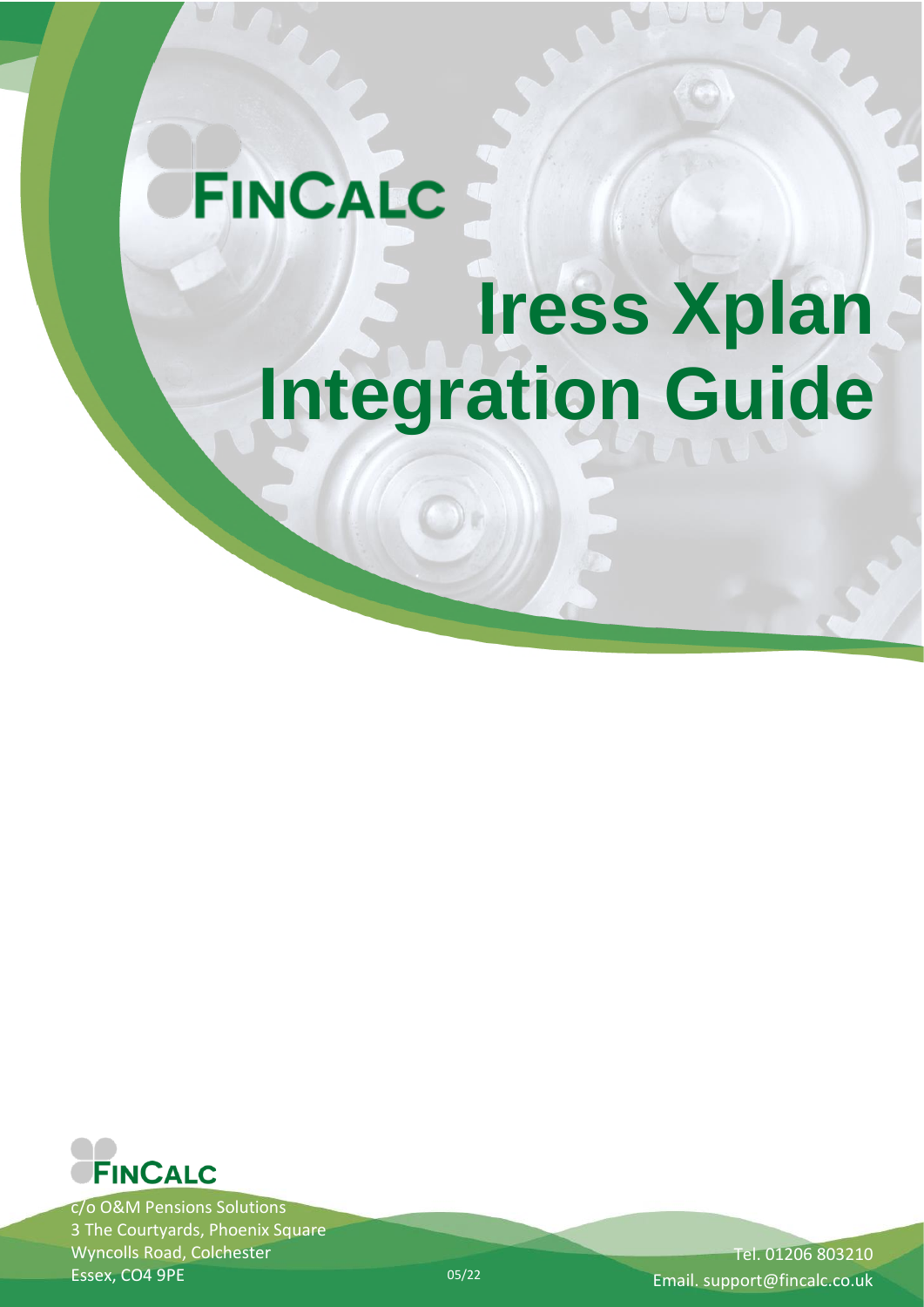# <span id="page-1-0"></span>**CONTENTS**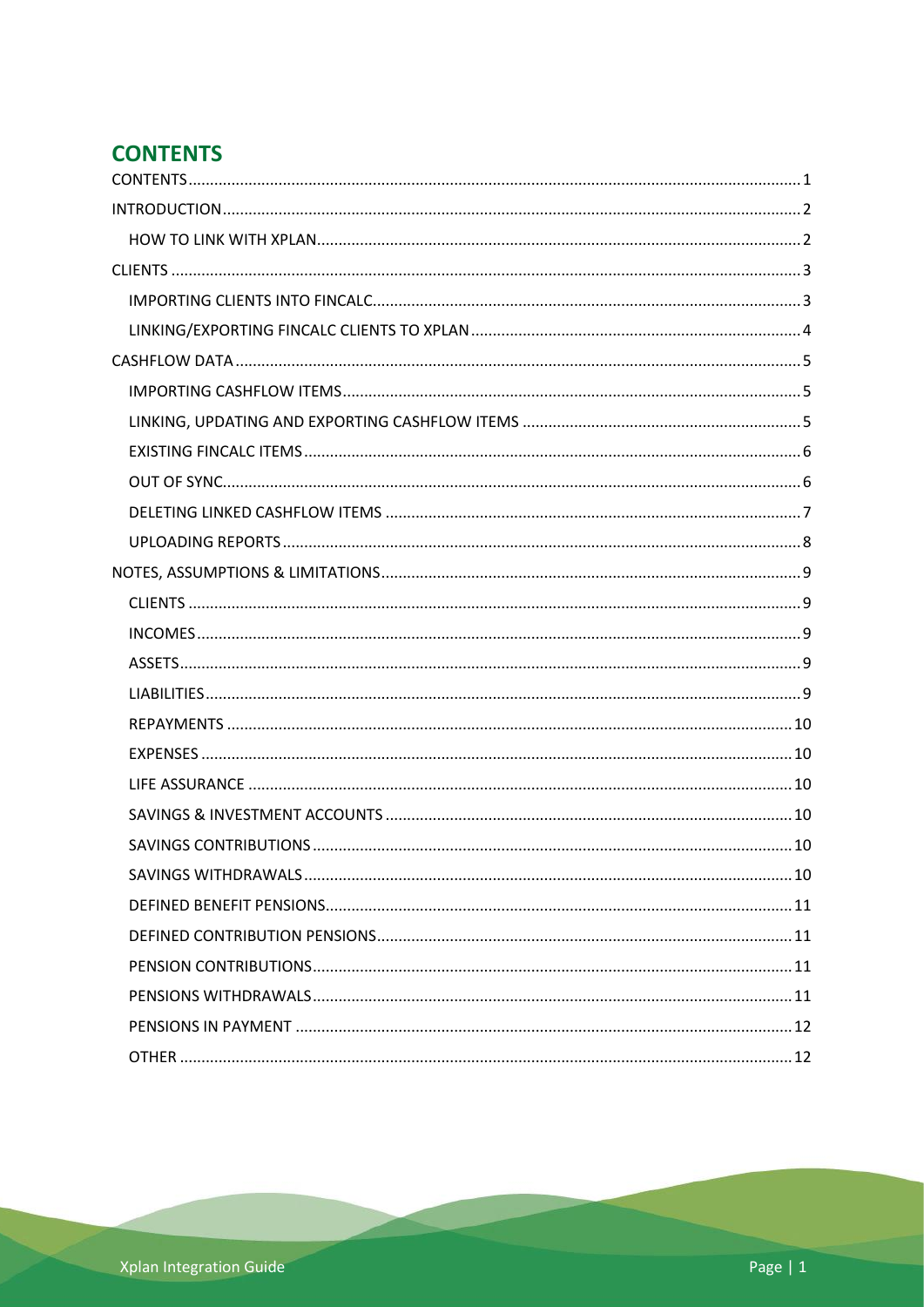### <span id="page-2-0"></span>**INTRODUCTION**

This guide is specifically for Xplan Integrated FinCalc Users.

This guide will go through the process of setting up Xplan integration and explain how to use the 2 way integration.

#### <span id="page-2-1"></span>**HOW TO LINK WITH XPLAN**

If you would like your company to be Xplan integrated FinCalc Users, please contact our FinCalc Client Services team who can arrange this for you. Once the integration has been turned on, you will need to input your Iress Xplan URL into the Security Settings within FinCalc. The Security Settings can only be accessed by Power Users and those with Security Settings access, therefore you may need to speak with those users in your Company to action this.

If you do have access to the Security Settings you can click on your username, followed by Security Settings:

Here you can enter your Iress Xplan URL for the integration (see example right). We would recommend that you refer to the **[Iress Community FinCalc page](https://community.iress.com/t5/Xplan-Integrations/FinCalc/ta-p/39485)** for any further set up requirements within Xplan as you may need to enable the integration from both sides.

| Iress Xplan API Integration                                              |
|--------------------------------------------------------------------------|
| <b>Iress Xplan URL</b><br>https://exampleintegrations.xplan.iress.co.uk/ |

Once your Company is an Xplan Integrated FinCalc User, you will see the following icon:



Pressing this will enable the link with Xplan and you will need to provide your Xplan login details.

| <b>Login for User</b> |                                                                |
|-----------------------|----------------------------------------------------------------|
|                       | Please enter your user ID and password to gain access to XPLAN |
| User ID:<br>Password: | Forgot Password?                                               |

Once signed in, you will see the following notification in FinCalc

Xplan linked successfully.

You will also see this icon **in the header.** When you hover over this, it will confirm if you have an active link and when this will expire.

This icon will now appear throughout FinCalc in relation to Back Office integration.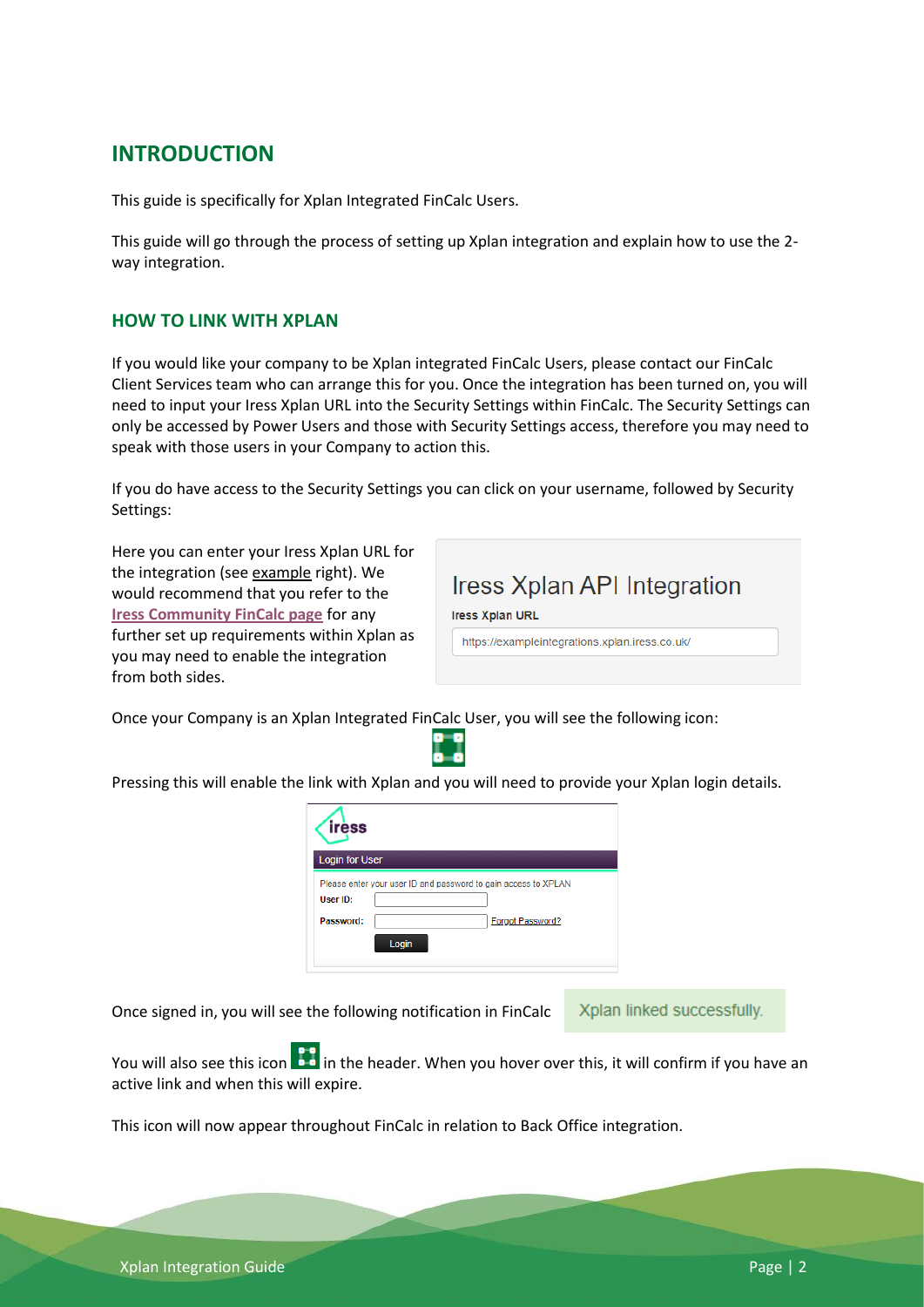## <span id="page-3-1"></span><span id="page-3-0"></span>**CLIENTS IMPORTING CLIENTS INTO FINCALC**

Once the integration has been activated, you can (1) import any Xplan clients into FinCalc (2) link existing FinCalc clients to their records in Xplan or (3) create FinCalc clients in Xplan.

To import a client, select the **button within the client section.** This will take you to input a new client, however a new Back Office button will appear at the top of this screen. Hovering over this Back Office button confirms 'Import client from Xplan'. Pressing this button will take you to a search screen as illustrated below:

| Client Import from Xplan |                                  |                             | Close |
|--------------------------|----------------------------------|-----------------------------|-------|
| <b>Client Forename</b>   | <b>Client Surname</b>            | Date of Birth<br>dd/mm/yyyy |       |
| <b>Client Reference</b>  | <b>National Insurance Number</b> | Postcode                    |       |
| Search<br>Reset          |                                  |                             |       |

Simply enter the details for the client you wish to import and press 'Search'. The Clients that match your criteria will appear underneath the search options as hyperlinks.

Select the client you wish to import, and this will take you straight into their new Client Profile.

To show that this client is linked to Xplan you will see this button  $\Box$  Open , which opens their record in Xplan.

If your Xplan client had another Client in their fact find, this record will be automatically imported at the same time, and they will be set as their financial relation in FinCalc. This can be seen under the relationships section in the FinCalc client profile.

At this point FinCalc is pre-populated with the following information (if it is entered within Xplan):

- Full Name
- Gender
- Date of Birth
- Marital Status
- NI Number
- Retirement Age
- **Address**

Please note, FinCalc requires First Name, Surname, Gender, and Date of Birth to create a client. You will see a warning message confirming what else is required in Xplan if any of these details are missing.

You can see this information by selecting the edit button.

You are also able to input any of the information we could not find or was not entered into Xplan.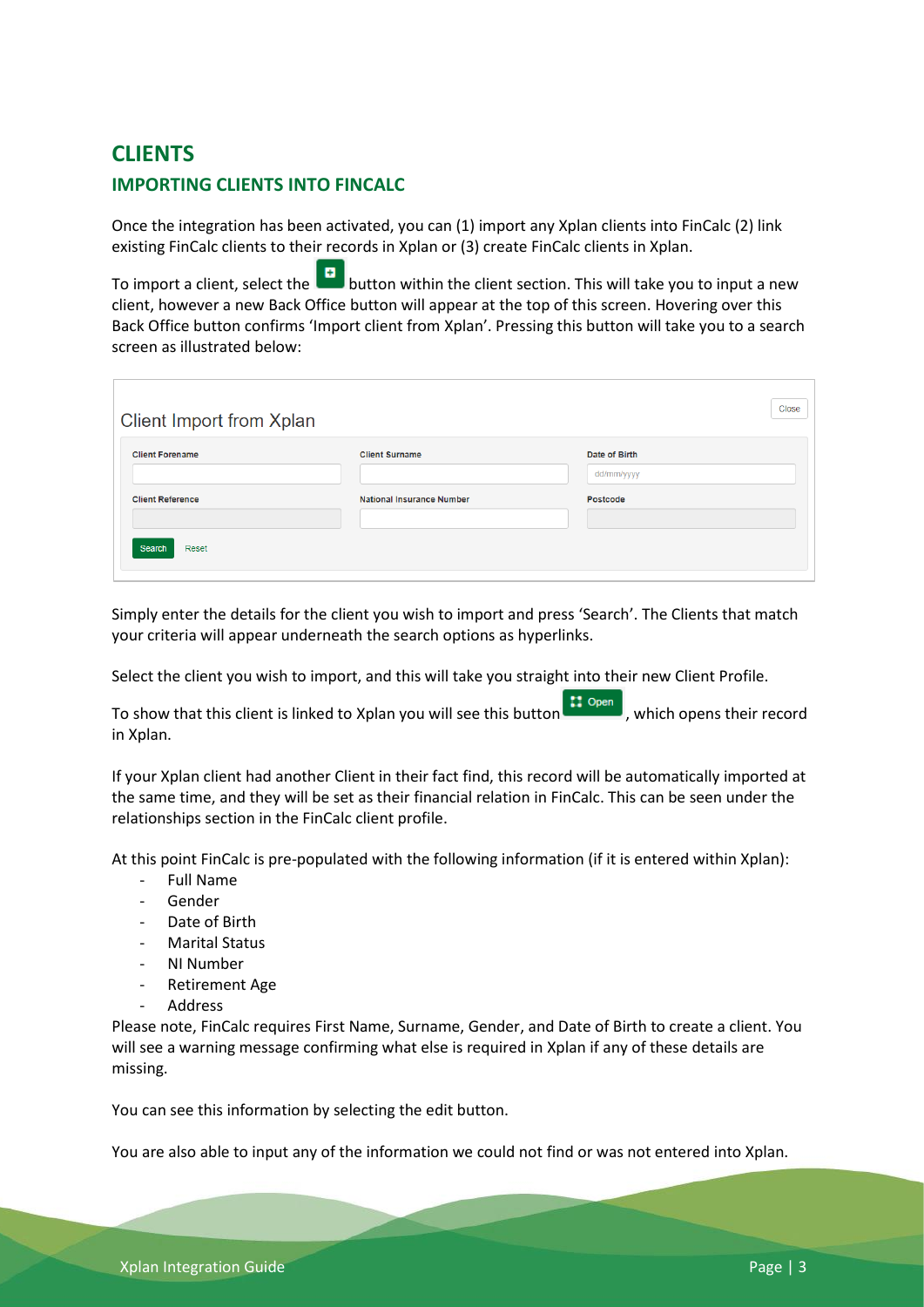If at any point you wish to unlink this client, within the edit screen is this button  $\blacksquare$ . Simply select this to remove the future link.

If you edit any of the details while linked, these will be pushed back to Xplan when you select the 'Continue' button at the bottom of the screen.

#### <span id="page-4-0"></span>**LINKING/EXPORTING FINCALC CLIENTS TO XPLAN**

If you already have clients added within FinCalc and wish to either link these to existing clients in Xplan or create new clients in Xplan, simply go into their client profile on FinCalc and select this

 $\begin{bmatrix} 1 \\ 2 \end{bmatrix}$  Link button.

This will take you to a search screen where you can enter the criteria to link to an existing Xplan

client or select  $\left\{ \begin{array}{c} \text{...} \\ \text{...} \\ \text{...} \end{array} \right\}$  to create the client in Xplan.

This will automatically link or create the client to Xplan, and you are now able to view them in Xplan by selecting the **container** button.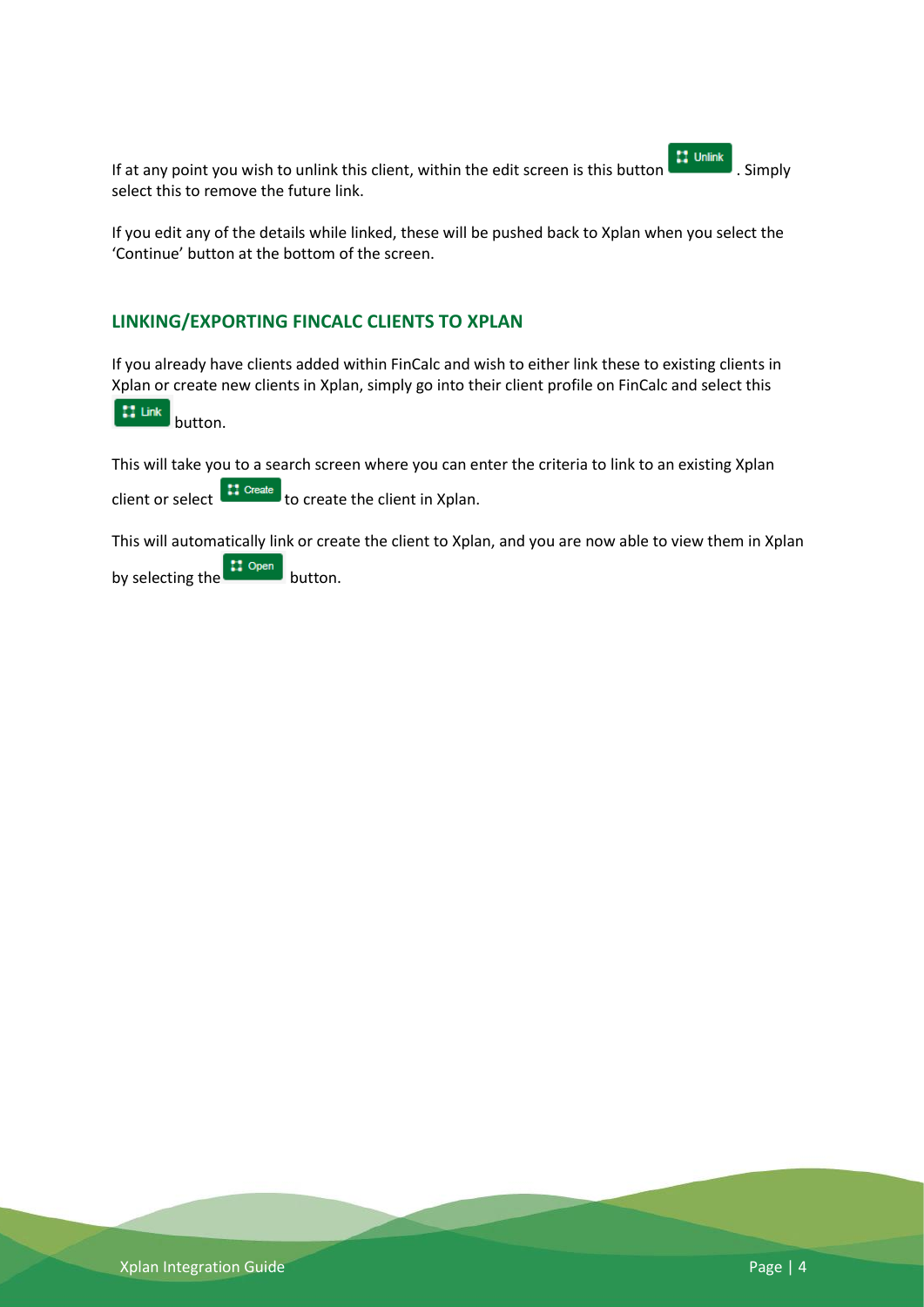## <span id="page-5-1"></span><span id="page-5-0"></span>**CASHFLOW DATA IMPORTING CASHFLOW ITEMS**

Once your clients have an Xplan link and when you launch the Cashflow, FinCalc will automatically retrieve any data you have saved within Xplan and prepopulate items in FinCalc Cashflow.

FinCalc will pull through the following (please see limitations appendix for full details):

- Incomes
- **Assets**
- Liabilities
- Defined Benefit Plans
- Defined Contributions Plans
- Pensions in Payments
- Savings and Investment Plans
- Expenses (including Life Assurance)

Please note you will not be able to open a Cashflow if only one of the clients within the Cashflow is linked to the Back Office system. **Due to the ability to add Joint items in both systems we do require both clients to be linked.** 

If this is the first sync with Xplan, please review the data that has been imported. Due to the data that is able to be pulled through, it may leave blank fields in some required fields. If you go to the results tab in FinCalc the warnings will indicate the items that require a review and amendment.

#### <span id="page-5-2"></span>**LINKING, UPDATING AND EXPORTING CASHFLOW ITEMS**

If you amend any of these items a new panel at the bottom of the edit page will appear. This question will be different depending on what state the item is in, either:

- **Creating a new item in FinCalc** - The panel will appear (see to the right) asking if you would like this item to be created in Xplan. Please note that we are not able to create all items in Xplan. If this is the case, 'No' will be selected and disabled. Full details will appear in the Limitations section.



- **Editing an item linked to Xplan** - The panel will confirm this item is linked and whether you would like to update Xplan with any changes made. As per below:

| Linked to Xplan – Update Xplan with changes made here? |                |                        |  |  |  |
|--------------------------------------------------------|----------------|------------------------|--|--|--|
| <b>Yes</b>                                             | N <sub>0</sub> | Only update from Xplan |  |  |  |

- **Editing an item not linked to Xplan** - The panel will confirm the item is not currently linked and whether you would like to create this item within Xplan. As per below:

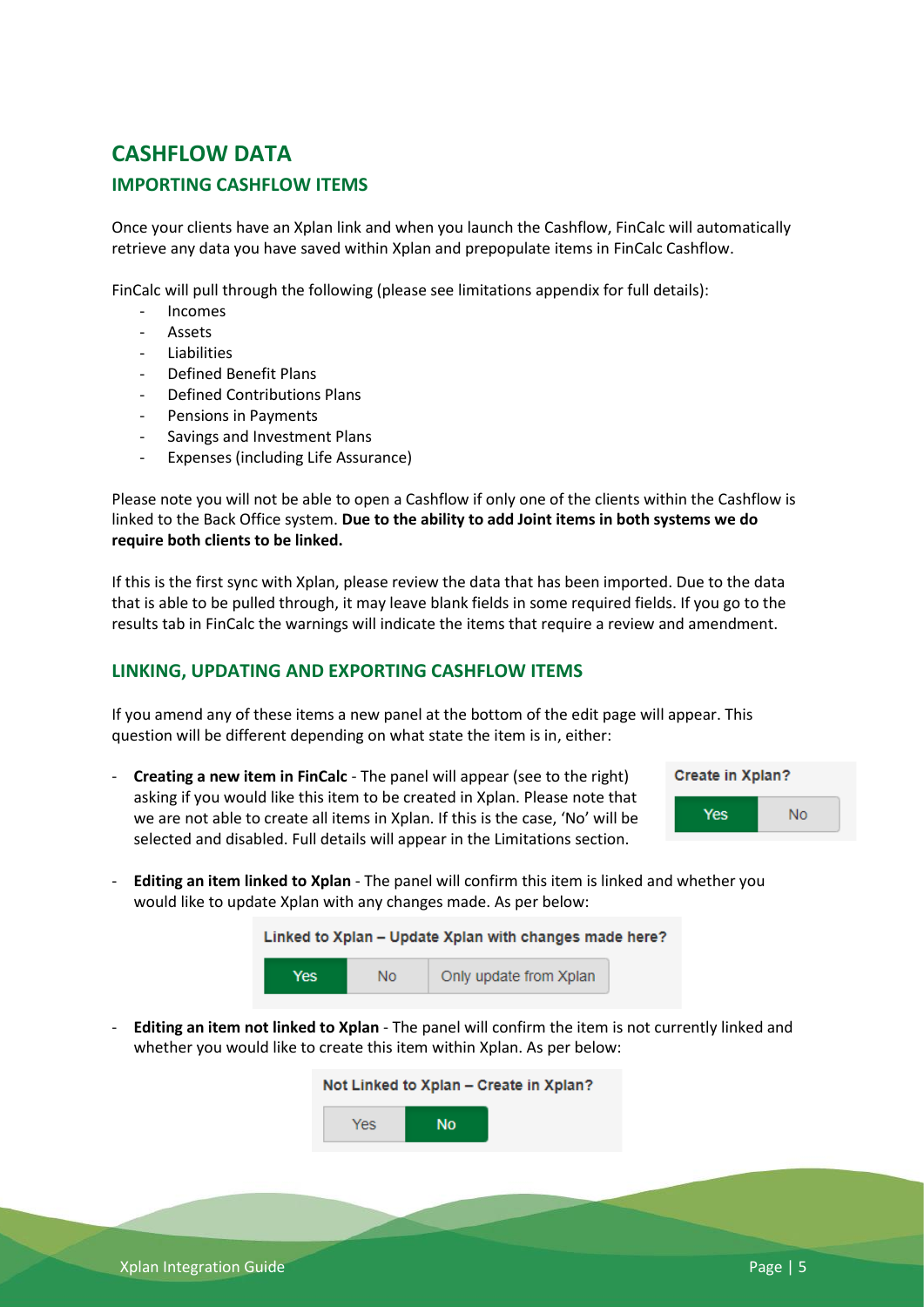#### <span id="page-6-0"></span>**EXISTING FINCALC ITEMS**

If your client has existing FinCalc items within the Cashflow these **WILL NOT** automatically be created in Xplan.

You are able to create these in Xplan by either going into each item and selecting 'Yes' to the new input of 'Create in Xplan', or go to the **Action** drop down menu, and select **Create in Xplan**.

| Action $\sim$              | <b>Reports</b> |  |
|----------------------------|----------------|--|
| Share with FinCalc Support |                |  |
| <b>Create in Xplan</b>     |                |  |
| Change Cashflow Name       |                |  |

This will bring you to a new page (as per below) listing all the existing items with the ability to select which items to create in Xplan.

|                                                                                                                               | Create In Xplan    |              |                                 |  |  |
|-------------------------------------------------------------------------------------------------------------------------------|--------------------|--------------|---------------------------------|--|--|
| The following items have been created in FinCalc but not Synced to Xplan. Please select the items you wish to create in Xplan |                    |              |                                 |  |  |
| <b>Type</b>                                                                                                                   | <b>Description</b> | Owner        | Do you want to create in Xplan? |  |  |
| Incomes                                                                                                                       | ABC Income         | Jarrod       | <b>No</b><br><b>Yes</b>         |  |  |
| Expenses                                                                                                                      | Shopping           | <b>Joint</b> | <b>No</b><br><b>Yes</b>         |  |  |
|                                                                                                                               |                    |              |                                 |  |  |
|                                                                                                                               |                    |              |                                 |  |  |
| Continue                                                                                                                      | Cancel             |              |                                 |  |  |

Selecting 'Yes' will push all selected items into Xplan and create the Back Office link.

Please note, if you have items on FinCalc and Xplan, at the point of linking the client to Xplan we are unable to link existing FinCalc items to existing Xplan items. This is due to the parameters we are provided. Therefore, duplicates may appear, and it is worth reviewing the data retrieved from Xplan and deleting any Unlinked duplicates within FinCalc.

#### <span id="page-6-1"></span>**OUT OF SYNC**

There are some rare occasions that FinCalc may be updated without an active link to Xplan, and this may cause some items to be 'Out of Sync'.

The most common occasion will be if your link with Back Office has been disabled. Anything updated during this period will not automatically be updated in Xplan. Any items that are 'Out of Sync' will appear when you next load the cashflow with an active link.

For these items you will have the option to **'Keep FinCalc Changes'** which will update Xplan with the information on FinCalc, **'Replace with Xplan'** which will override the changes made in FinCalc with the data in Xplan and **'Turn off link to Xplan'** which will leave the FinCalc amendments and turn **'Linked to Xplan- Update Xplan with changes made here?'** to NO.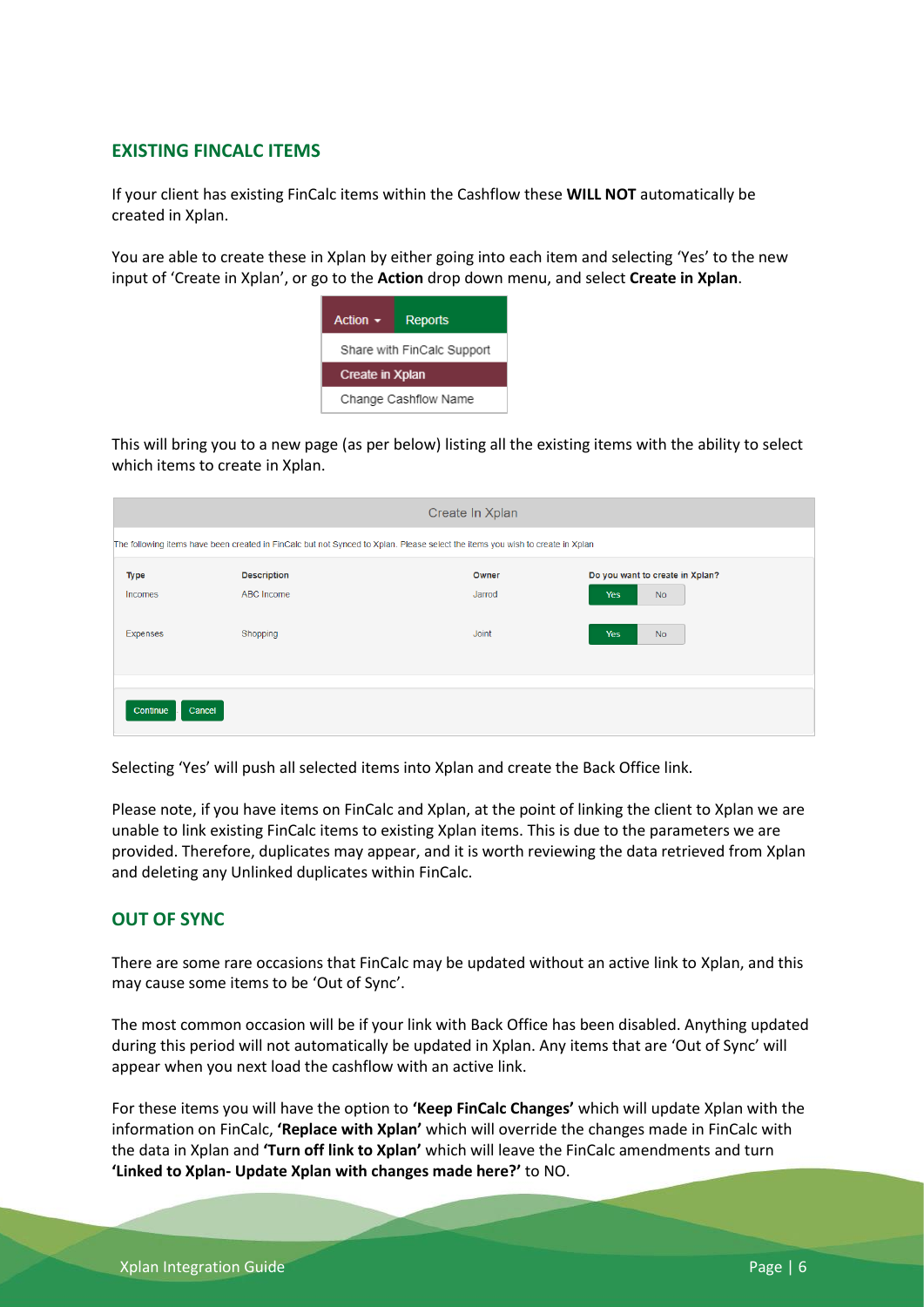| The following items have been amended on FinCalc and not Synced to Xplan. Please confirm how you wish to treat these amendments. |  |  |  |  |
|----------------------------------------------------------------------------------------------------------------------------------|--|--|--|--|
| Do you want to Keep FinCalc changes, Replace<br>with Xplan or Turn off link to Xplan?                                            |  |  |  |  |
| Turn off link                                                                                                                    |  |  |  |  |
|                                                                                                                                  |  |  |  |  |
|                                                                                                                                  |  |  |  |  |
| Replace                                                                                                                          |  |  |  |  |

If you wish to review the changes before you update the Back Office, we recommend you select 'Turn off link to Xplan'. You can then go into the item ensuring you agree with the amendments and can simply change 'Linked to Xplan - Update Xplan with changes made here?' to YES.

#### <span id="page-7-0"></span>**DELETING LINKED CASHFLOW ITEMS**

You can delete any item within the Cashflow, whether this is Linked to Xplan or not. Simply select the 'Delete' button at the bottom right of any edit screen.

If the item is linked, the following pop-up will appear.

| Delete Expense                                                            |       |                   |                                                                                           |  |
|---------------------------------------------------------------------------|-------|-------------------|-------------------------------------------------------------------------------------------|--|
| You are about to delete Food.<br>Xplan when you next launch the Cashflow. |       |                   | Please Note: If you Delete from FinCalc only the item will be recreated into FinCalc from |  |
|                                                                           | Close | Delete in FinCalc | Delete in FinCalc AND Xplan                                                               |  |

It is worth noting that if an item is on Xplan and it can pull through into the Cashflow, there is no way for us to exclude this from the Cashflow, even if you have previously deleted the item within FinCalc.

If you delete an item in Xplan, the item will remain in FinCalc, but it will be unlinked (see below).

The following items no longer exist in Xplan so have been unlinked.

Asset - Main Residence

You can also delete the same item in FinCalc in this scenario.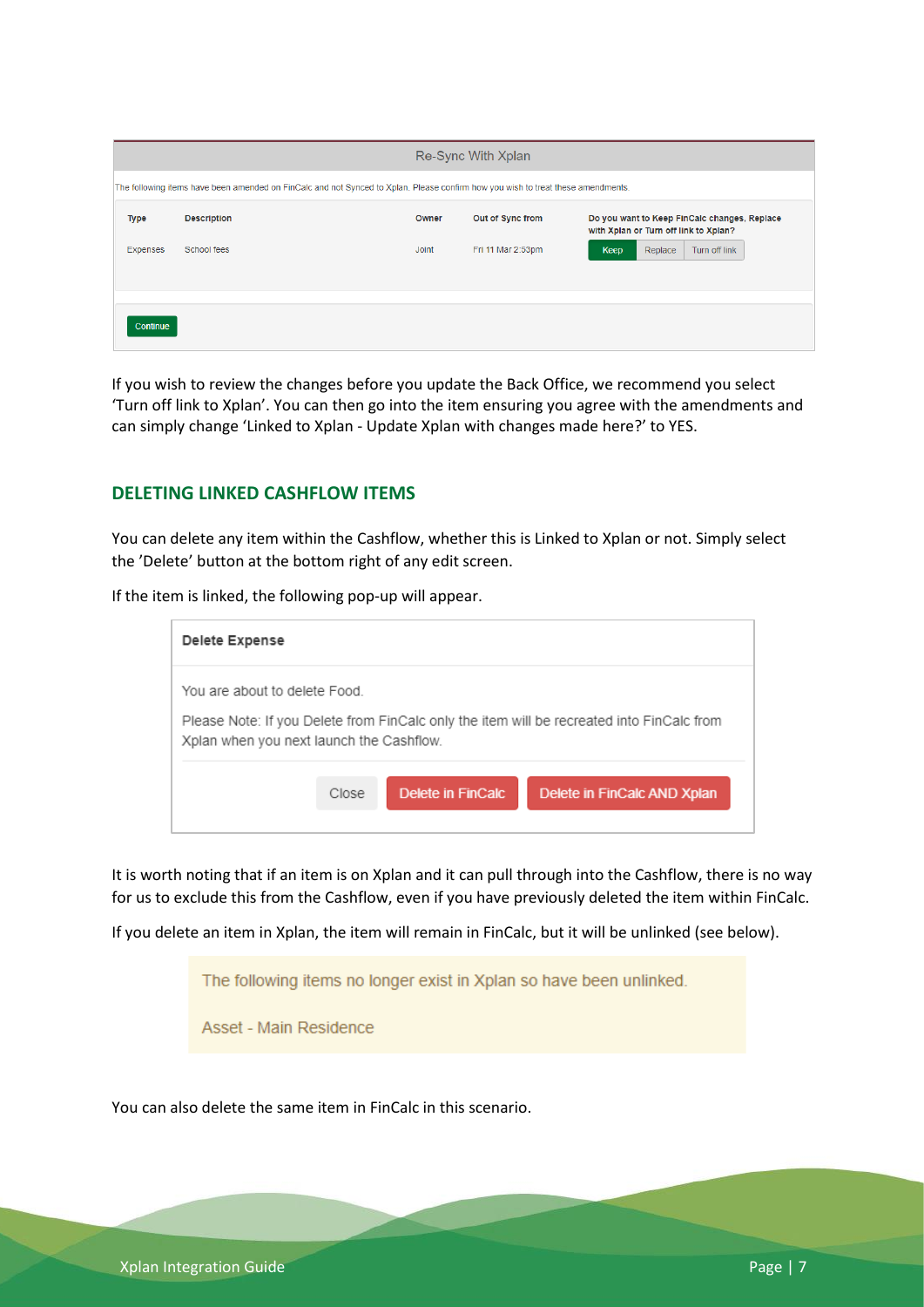#### <span id="page-8-0"></span>**UPLOADING REPORTS**

You can upload any report in FinCalc to Xplan. Once you have produced a report in FinCalc the

following back-office icon will show on the report preview screen:



Pressing this icon will automatically upload the report to Xplan within the Servicing and Administration Section under 'Document Notes':

| Document List (1 to 2 of 2) |        |                        |                   |                |                                                                     |
|-----------------------------|--------|------------------------|-------------------|----------------|---------------------------------------------------------------------|
| View:                       |        | Client<br>$\checkmark$ | <b>Notify Me:</b> | Don't notify   | v                                                                   |
| ◀ Previous                  |        |                        |                   |                |                                                                     |
|                             | 〃<br>a | Action                 | <b>Type</b>       | <b>Subtype</b> | <b>Subject</b>                                                      |
|                             | $\Box$ | $-2$                   | General           | General        | FinCalc - Cashflow Modeller - Full Client Report (Current Position) |
|                             | $\Box$ | $-2$                   | General           | General        | FinCalc - Cashflow Modeller - Full Client Report (Current Position) |
|                             |        |                        |                   |                |                                                                     |
|                             |        |                        |                   |                |                                                                     |

You can also upload any report from the Client Profile section of FinCalc under Client Reports. If a report has not been uploaded, the back-office icon will look like this:

Pressing this icon will automatically upload the report to Xplan.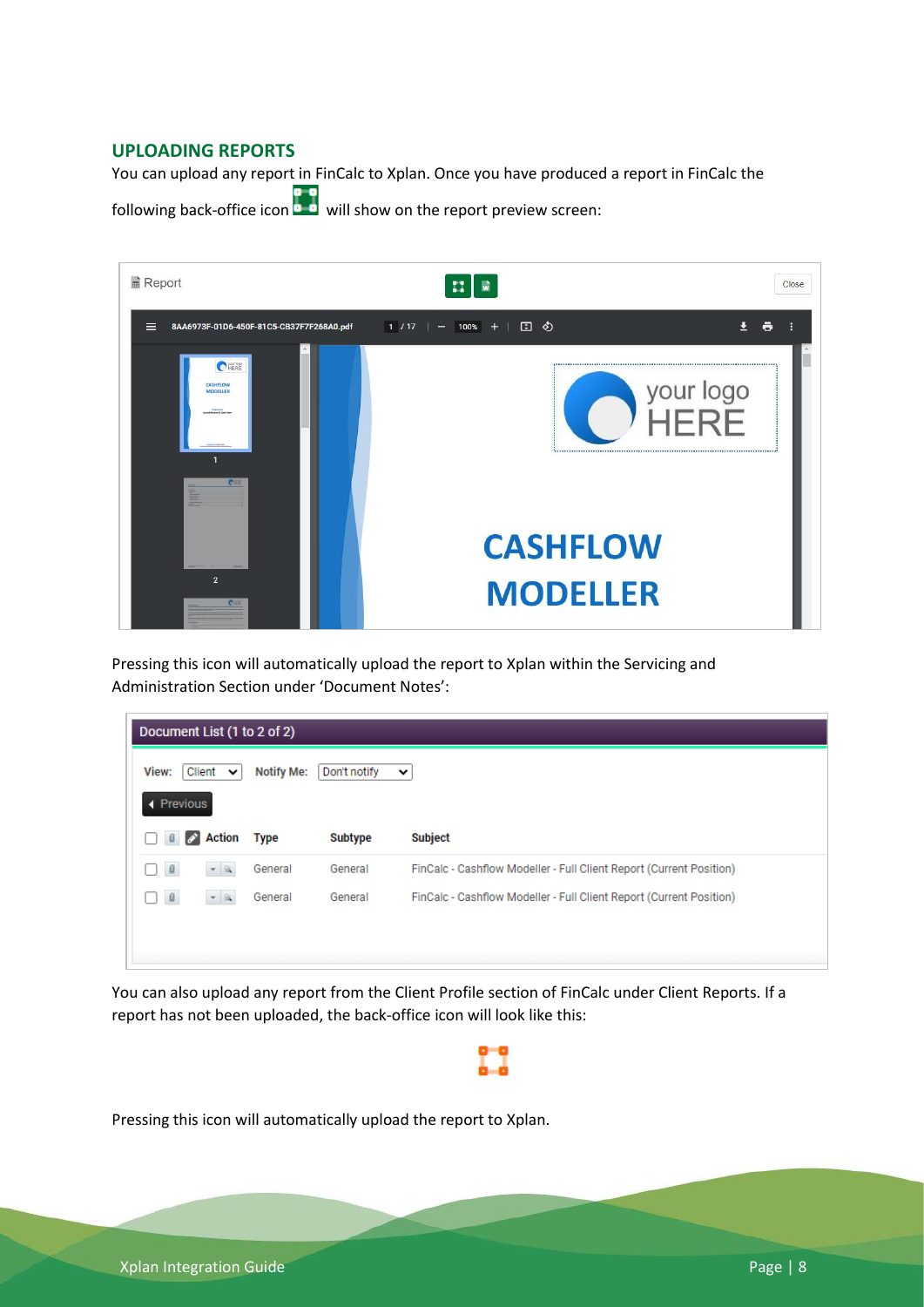## <span id="page-9-0"></span>**NOTES, ASSUMPTIONS & LIMITATIONS**

#### <span id="page-9-1"></span>**CLIENTS**

- Tax Area is determined by the postcode.
- FinCalc will pull through both clients in Xplan if partner is selected.
- FinCalc will use the marital status of partner in Xplan to set the relationship. Updating in FinCalc does not update Xplan.
- If a FinCalc Client is created within Xplan, their Financial Relation is automatically created as well.

#### <span id="page-9-2"></span>**INCOMES**

- It is assumed if an Income has multiple owners, each receive an equal share.
- We determine the appropriate Income Type within FinCalc from the following fields: Income Type and Sub Type.
- If an Income is mapped to a pension in payment/future state pension, these will appear on both the income screen and the pension screen (*please see Pensions in Payment for further details*).
- If any Start date is blank in Xplan, FinCalc will assume Current.
- If any End date is blank in Xplan, FinCalc will assume Forever.
- If the End date for an income is in the past it will not be created in FinCalc.
- If Frequency in FinCalc is Every 2 years, Every 3 years or Every 5 years, the item cannot be created or synced back to Xplan.
- We cannot link an income to an asset in Xplan.
- FinCalc cannot update an Owner in Xplan. Please amend this in Xplan.

#### <span id="page-9-3"></span>**ASSETS**

- FinCalc will only pull through Assets with a Status of Existing.
- It is assumed if an Asset has multiple owners, each own equal shares.
- If an Asset is linked to an income or liability, we cannot retain this link in Xplan.
- We are unable to Create any Asset Improvements on Xplan.
- FinCalc cannot update an Owner in Xplan. Please amend this in Xplan.
- If an Asset has a linked account in Xplan, FinCalc will be able to pull through the current value, but you will not be able to update the value in Xplan from FinCalc in this instance.

#### <span id="page-9-4"></span>**LIABILITIES**

- FinCalc will only pull through Liabilities with a Status of Current.
- Product Provider will only be created in Xplan if the Provider selected is a valid selection in Xplan.
- It is assumed if a Liability has multiple owners, each own equal shares of the debt and the repayments.
- If any Start date is blank in Xplan, FinCalc will assume Current.
- If any End date is blank in Xplan, FinCalc will assume Forever.
- If the End date for a Liability is in the past, it will not be created in FinCalc.
- FinCalc cannot update an Owner in Xplan. Please amend this in Xplan.
- Future Repayments are not currently supported.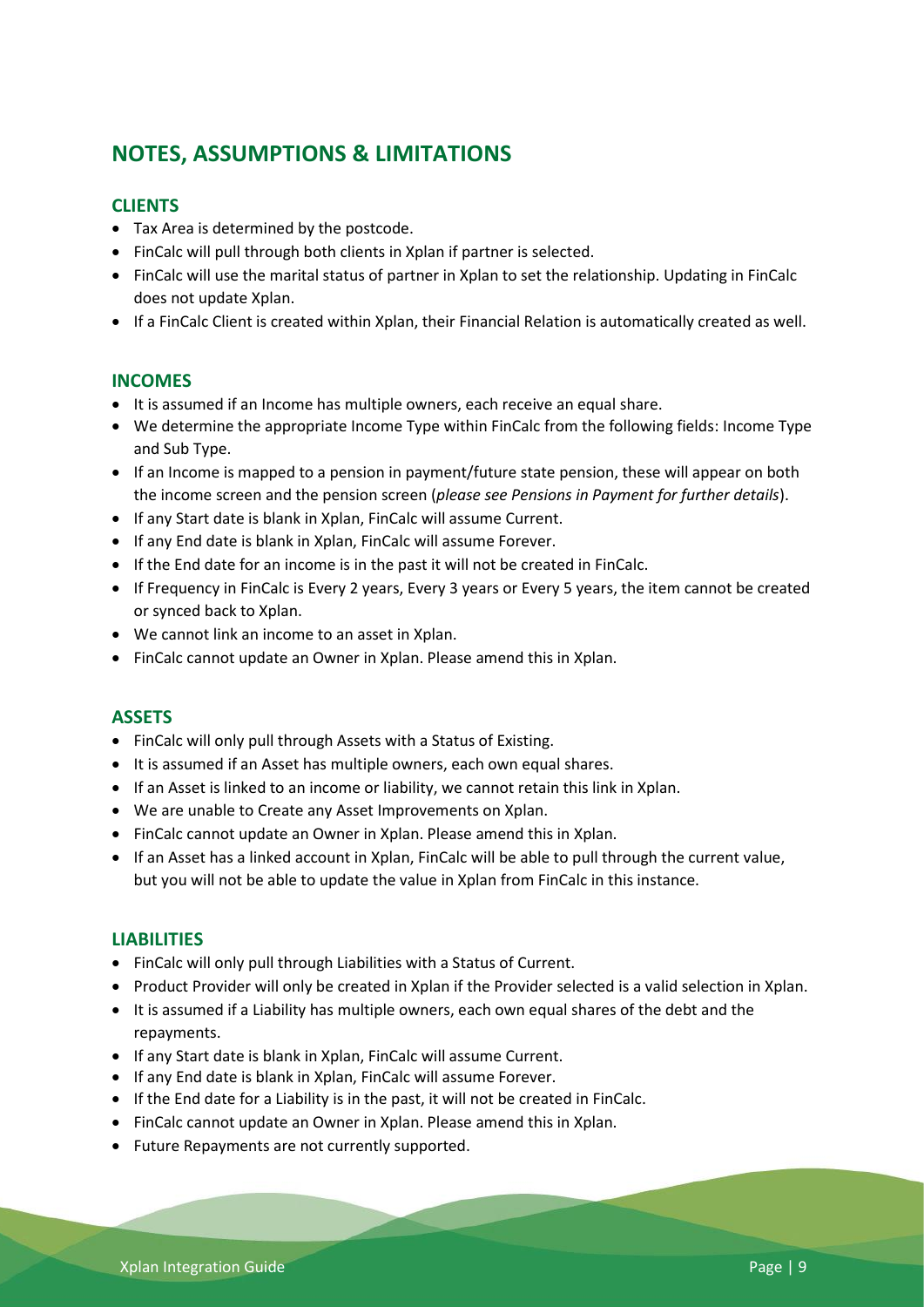#### <span id="page-10-0"></span>**REPAYMENTS**

- FinCalc will only pull through one liability repayment but cannot update or create from FinCalc.
- It is assumed if a Liability has repayments they are for the remaining term of the Liability, however this can be amended within FinCalc but not updated in Iress.

#### <span id="page-10-1"></span>**EXPENSES**

- We are mapping from Iress Sub Type to FinCalc.
- It is assumed if an expense has multiple owners, each own equal shares of the expense.
- If any Start date is blank in Xplan, FinCalc will assume Current.
- If any End date is blank in Xplan, FinCalc will assume Forever.
- If the End date for an expense is in the past, it will not be created in FinCalc.
- If Frequency in FinCalc is Every 2 years, Every 3 years or Every 5 years, the item cannot be created or synced back to Xplan.
- FinCalc cannot update an Owner in Xplan. Please amend this in Xplan.

#### <span id="page-10-2"></span>**LIFE ASSURANCE**

- We are mapping from Existing Life Assurance/Protection Policies in Xplan to FinCalc.
- It is assumed if an expense has multiple owners, each own equal shares of the expense.
- In addition to the premium, FinCalc only pulls through Life Assurance sub section information regarding Sum assured.
- FinCalc does not pull through Critical Illness, Income Insurance, Family Income Benefit Insurance or Additional Rider Benefit Insurance.
- If an insurance expenditure type is created in Xplan, this will create a Lifestyle Expense in FinCalc as there is no Sum Assured Option.

#### <span id="page-10-3"></span>**SAVINGS & INVESTMENT ACCOUNTS**

- FinCalc will only pull through Plans with a Status of Existing and Paid Up.
- We are mapping from Iress Sub Type to FinCalc.
- Product Provider will only be created in Xplan if the Provider selected is a valid selection in Xplan.
- We do not import any charges or future growth assumptions. Please ensure this data is reviewed and amended accordingly.
- FinCalc cannot update an Owner in Xplan. Please amend this in Xplan.
- If an investment has a linked account in Xplan, FinCalc will be able to pull through the current value, but you will not be able to update the value in Xplan from FinCalc in this instance.

#### <span id="page-10-4"></span>**SAVINGS CONTRIBUTIONS**

• FinCalc cannot pull through update or create a Savings Contribution.

#### <span id="page-10-5"></span>**SAVINGS WITHDRAWALS**

• FinCalc cannot pull through update or create a Savings Withdrawal.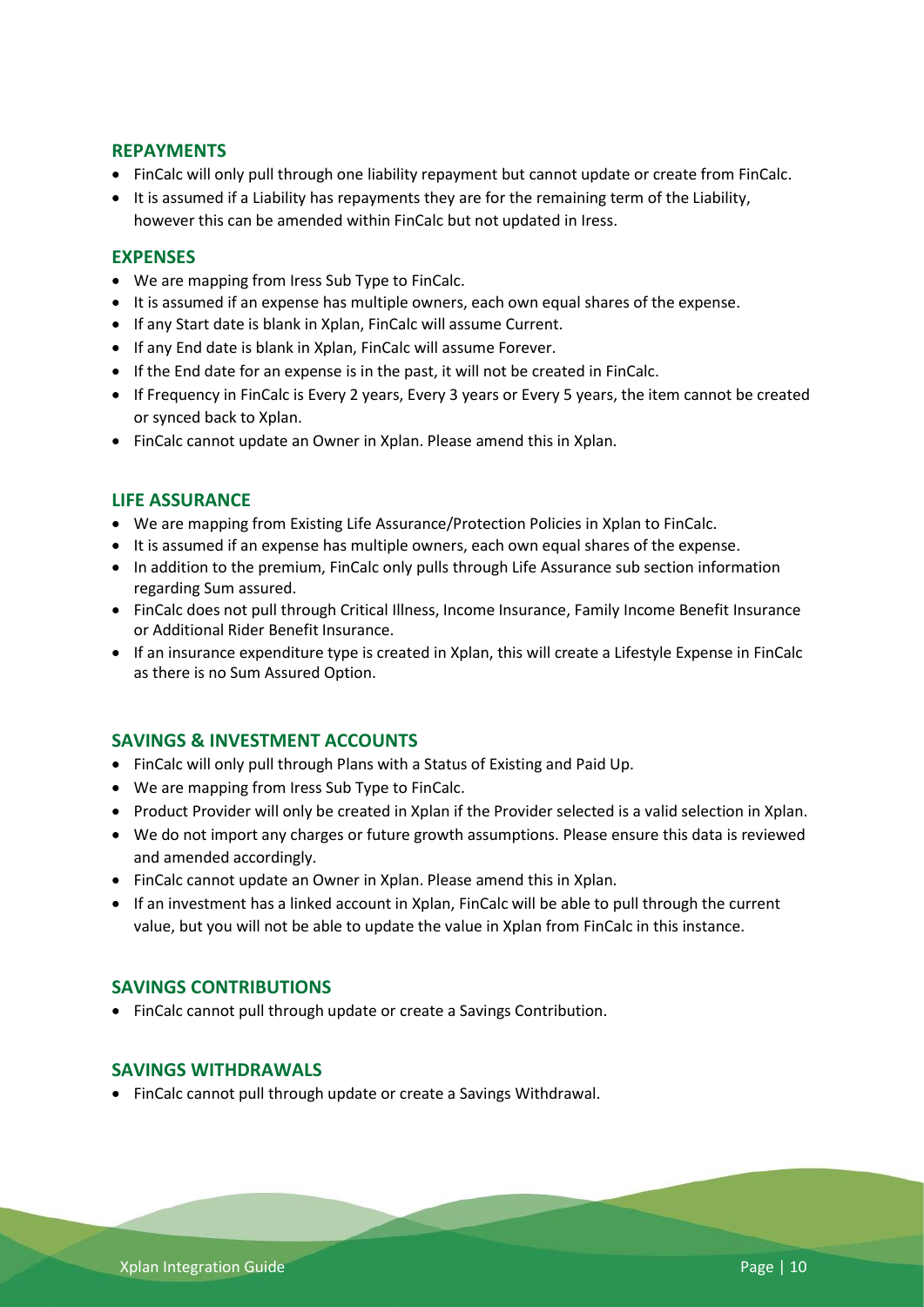#### <span id="page-11-0"></span>**DEFINED BENEFIT PENSIONS**

- FinCalc will only pull through Plans with a Status of Active as Defined Benefit Active Schemes with most other Statuses as Defined Benefit Deferred Schemes.
- Creating a Defined Benefit Deferred Scheme in FinCalc will set the Status to Left Scheme in Xplan.
- We are unable to create Transvas Linked Pensions in Xplan. However, if this item is already in Xplan this will import as a Defined Benefit Plan, and you are able to amend the Pension type to Defined Benefit (Transvas Linked). Doing so will turn off any future updates.
- The link does not currently provide pension amount, retirement age or normal retirement age therefore the pulled information from Xplan is limited for these pension types.
- We do not import any assumptions or Scheme factors. Please ensure this data is reviewed and amended accordingly.
- FinCalc cannot update the Pension Type or Owner in Xplan. Please amend Owner and Pension Type in Xplan.

#### <span id="page-11-1"></span>**DEFINED CONTRIBUTION PENSIONS**

- FinCalc will only pull through Plans with a Status of Active, Paid Up, Premium Holiday, Left Scheme, Scheme Closed, Other and Unknown.
- Product Provider will only be created in Xplan if the Provider selected is a valid selection in Xplan.
- If a fund value date is not entered, FinCalc will assume current date.
- We do not import any assumptions or Charges. Please ensure this data is reviewed and amended accordingly.
- FinCalc cannot update an Owner in Xplan. Please amend this in Xplan.
- If a Pension has a linked account in Xplan, FinCalc will be able to pull through the fund value, but you will not be able to update the value in Xplan from FinCalc in this instance.

#### <span id="page-11-2"></span>**PENSION CONTRIBUTIONS**

- FinCalc will only pull through one Contribution per Defined Benefit & Defined Contribution Plan.
- We are unable to pull through percentage pension contributions from Xplan.
- If any Start date is blank in Xplan, FinCalc will assume Current.
- If any End date is blank in Xplan, FinCalc will assume Forever.
- If the End date for a contribution is in the past, it will not be created in FinCalc.
- If Frequency in FinCalc is Every 2 years, Every 3 years or Every 5 years, the item cannot be created or synced back to Xplan.
- FinCalc cannot update or create pension contributions in Xplan. Please add or update any pension contributions in Xplan and update accordingly in FinCalc.

#### <span id="page-11-3"></span>**PENSIONS WITHDRAWALS**

• FinCalc cannot update or create pension withdrawals in Xplan. Please add or update any pension withdrawals in Xplan and update accordingly in FinCalc.